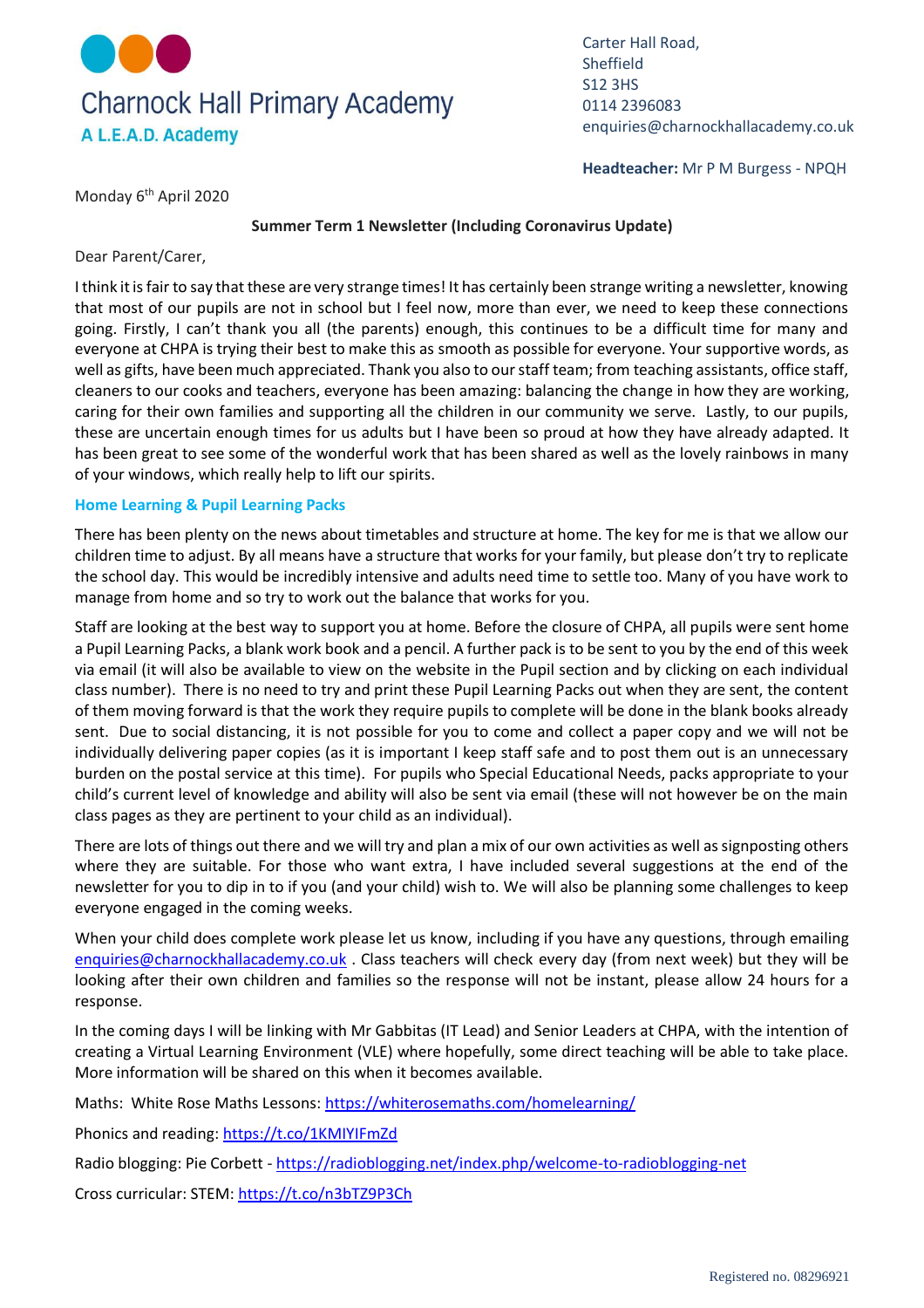# **Charnock Hall Primary Academy** A L.E.A.D. Academy

Carter Hall Road, **Sheffield** S12 3HS 0114 2396083 enquiries@charnockhallacademy.co.uk

**Headteacher:** Mr P M Burgess - NPQH

You can also find some activities on YouTube for the children to join in with:

PE with Joe Wicks - <https://www.youtube.com/channel/UCAxW1XT0iEJo0TYlRfn6rYQ>

Music with Myleene Class - <https://www.youtube.com/channel/UCQh2wgJ5tOrixYBn6jFXsXQ>

Wildlife with Steve Backshall - <http://www.stevebackshall.com/>

Dance with Oti Mabuse - [https://www.youtube.com/channel/UC58aowNEXHHnflR\\_5YTtP4g](https://www.youtube.com/channel/UC58aowNEXHHnflR_5YTtP4g)

Art with Pete McKee -

[https://www.youtube.com/watch?v=q8f8ag58jDs&list=PLSRtXoaeseYGXzGb\\_yasSJ0HcIqf2S5IB&index=2&t=0s](https://www.youtube.com/watch?v=q8f8ag58jDs&list=PLSRtXoaeseYGXzGb_yasSJ0HcIqf2S5IB&index=2&t=0s)

Here are some links to links to mindfulness and wellbeing activities which may support you and your families at this time:

- <https://positivepsychology.com/mindfulness-for-children-kids-activities/>
- <https://www.waterford.org/resources/mindfulnes-activities-for-kids/>
- <https://youngminds.org.uk/resources/school-resources/>
- <https://www.bbc.co.uk/teach/teach/childrens-mental-health-week-2019/zk37bdm>

## **Being Online**

At this time, due to Government advice, we should be at home unless it is completely necessary to be out. Due to this, the amount of time people are spending online will increase. As a result, this increases the risks for children. Please follow the links below;

- *[Thinkyouknow](https://www.thinkuknow.co.uk/) (advice from the National Crime Agency to stay safe online)*
- *[Internet](https://www.internetmatters.org/?gclid=EAIaIQobChMIktuA5LWK2wIVRYXVCh2afg2aEAAYASAAEgIJ5vD_BwE) matters (support for parents and carers to keep their children safe online)*
- *[Parent](https://parentinfo.org/) info (support for parents and carers to keep their children safe online)*
- *[LGfL](https://www.lgfl.net/online-safety/default.aspx) (support for parents and carers to keep their children safe online)*
- *[Net-aware](https://www.net-aware.org.uk/) (support for parents and carers from the NSPCC)*

## **Pupil Reports**

Next week, Pupil Mid-Year reports will be emailed out to you. These are a synopsis of how your child has developed and achieved over the year so far, from September 2019 to Easter 2020. If you have any questions about these, then please speak to class teacher during the next phone call or by emailing [enquiries@charnockhallacademy.co.uk](mailto:enquiries@charnockhallacademy.co.uk) 

#### **Trips**

We are undertaking the process of getting refunds for trips that won't be taking place, which at this time is any planned visit within the Summer Term.

For visits planned in the Autumn Term (20/21 academic year) these will remain booked and payment should be made as planned. If these are cancelled in the future, then appropriate measures will be taken to get refunds to you as quickly as possible. Enquiries about refunds should be made to Mrs Lee (Business Manager) through SchoolComms.

## **Communication**

Now, more than ever, communication needs to be clear and so hopefully this outlines the best way to keep up to date and also gain answers as quickly as possible for you all:

Website: Updates about COVID-19, Pupil Learning Packs and all other pertinent information will be available on the website [www.charnockhallacademy.co.uk](http://www.charnockhallacademy.co.uk/) 

Below is a summary of how we will communicate with you and each platform's main purpose, which should make things clearer.